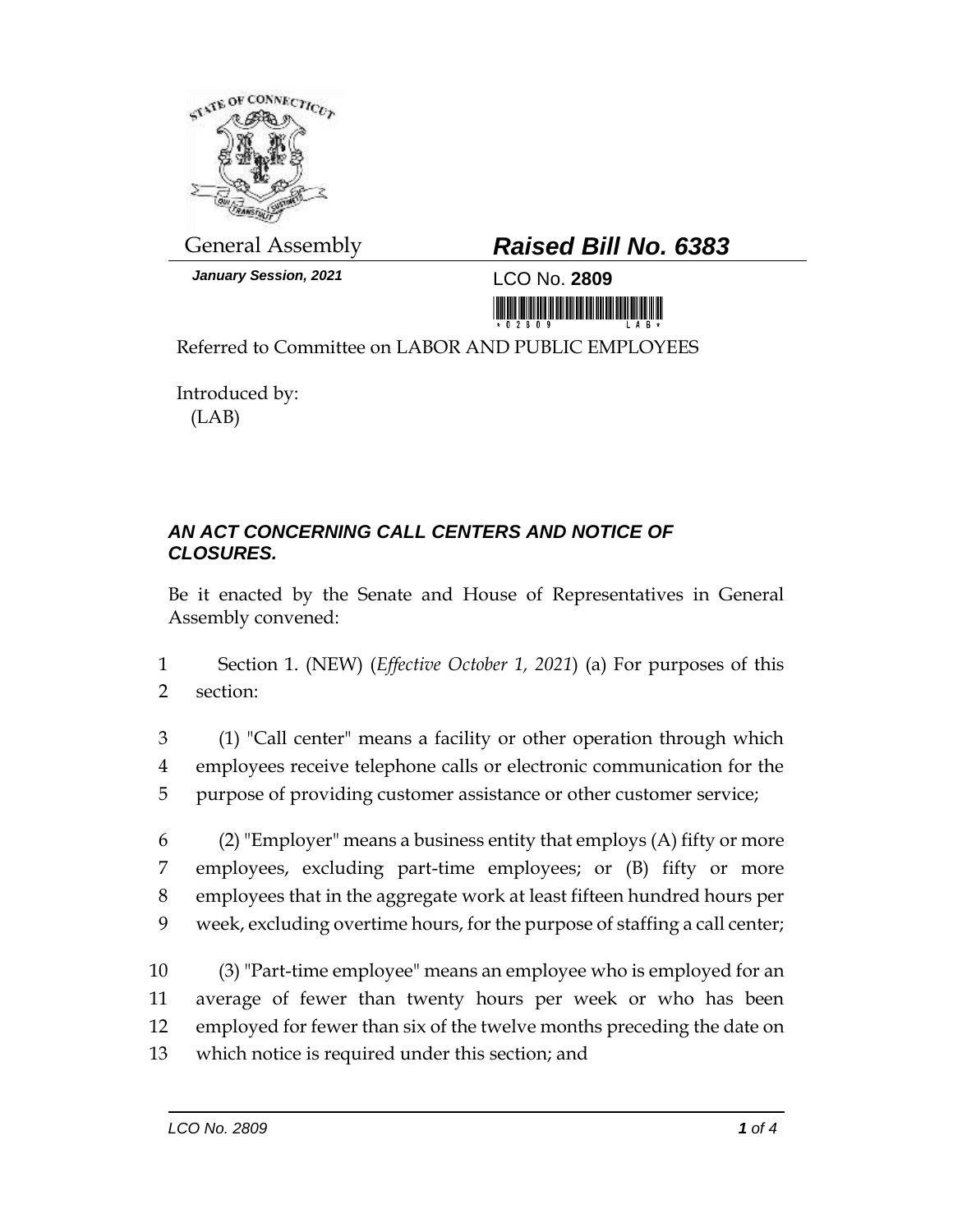(4) "Commissioner" means the Labor Commissioner.

 (b) A call center employer that intends to relocate a call center, or one or more facilities or operating units within a call center comprising not less than thirty per cent of the call center's or operating unit's total call volume, when compared to the previous twelve-month average call volume of operations or substantially similar operations, from this state to another state or a foreign country shall notify the commissioner at least one hundred days prior to such relocation.

 (c) A call center employer that violates subsection (b) of this section shall be subject to a civil penalty not to exceed ten thousand dollars for each day of such violation, except that the commissioner may reduce such amount for just cause shown.

 (d) The commissioner shall compile an annual list of each call center employer that relocated a call center, or one or more facilities or operating units within a call center comprising at least thirty per cent of the call center's total volume of operations, from this state to another state or a foreign country. The commissioner shall make such list available to the public and shall prominently display a link to such list on the Labor Department's Internet web site.

 (e) Except as provided in subsection (g) of this section and notwithstanding any other provision of the general statutes, a call center employer on the annual list compiled under subsection (d) of this section shall be ineligible for any direct or indirect state grants, state guaranteed loans, state tax benefits or other state financial support for a period of five years from the date such list is published.

 (f) Except as provided in subsection (g) of this section and notwithstanding any other provision of the general statutes, a call center employer on the annual list compiled under subsection (d) of this section shall remit the unamortized value of any state grant, guaranteed loan, state tax benefit or other state financial support such call center employer has received in the five-year period prior to the date such call center was placed on such list. Nothing in this section shall be deemed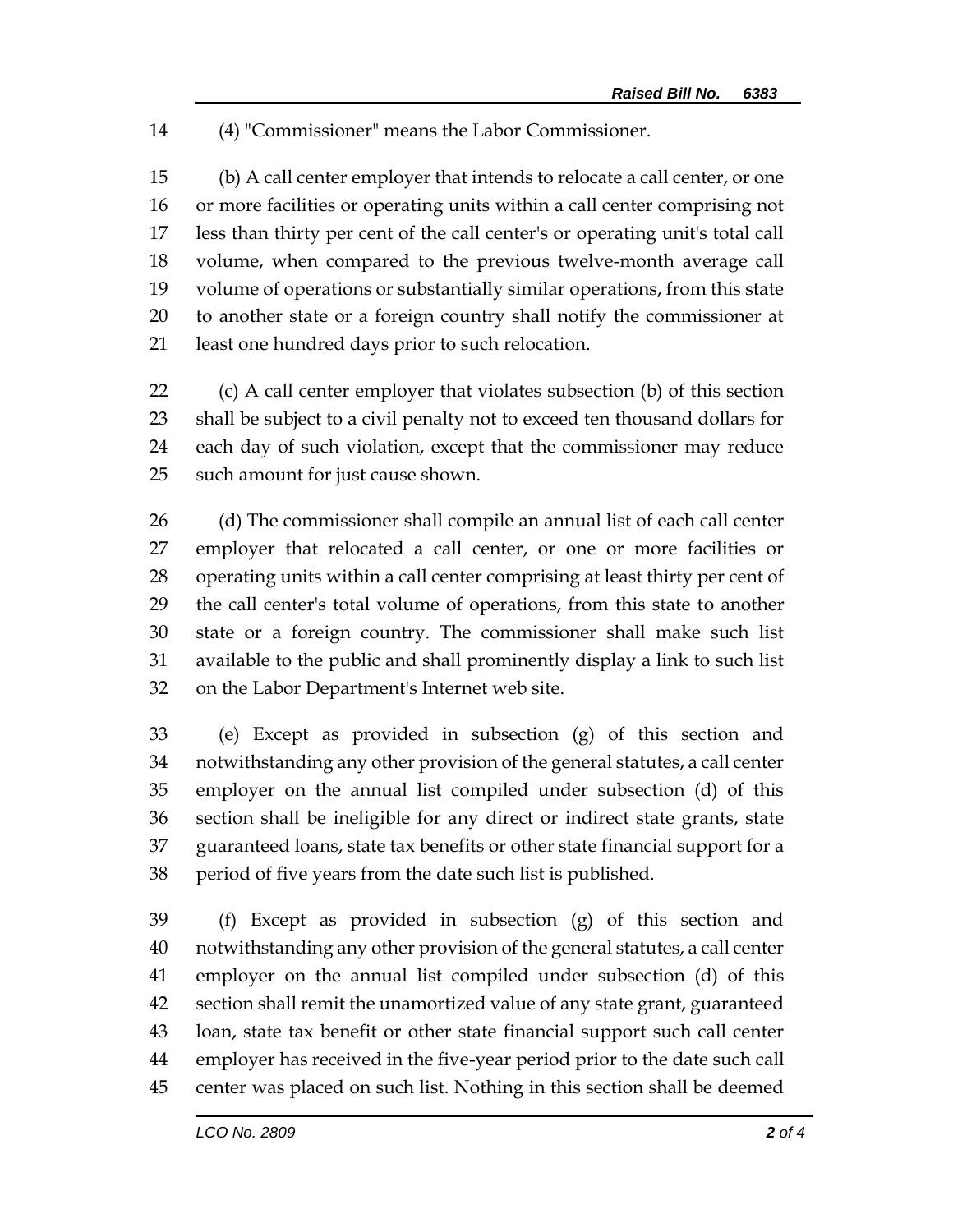to prevent an employer from receiving any grant to provide training or other employment assistance to individuals who are selected as being in particular need of training or other employment assistance due to the transfer or relocation of the employer's call center, facility or operating units.

 (g) The commissioner, in consultation with the appropriate agency providing a loan or grant, may waive the remittance requirement under subsection (f) of this section if the employer demonstrates that such requirement would: (1) Threaten state or national security, (2) result in substantial job loss in this state, or (3) harm the environment.

 (h) The department head of each state agency shall ensure that for all new contracts or new agreements entered into on and after October 1, 2021, all state business-related call center and customer service work is performed by state contractors or other agents or subcontractors entirely within this state, except that, if any such contractor, other agent or subcontractor performs work outside this state and adds customer service employees who will perform work pursuant to such new contracts or agreements, such new employees shall immediately be employed within this state. Businesses subject to a contract or agreement agreed to prior to October 1, 2021, with terms extending beyond October 1, 2023, shall be subject to the provisions of this subsection if the contract or agreement is renewed.

 (i) No provision of this section shall be construed to permit withholding or denial of payments, compensation or benefits under any other provision of the general statutes, including, but not limited to, state unemployment compensation, disability payments or worker retraining or readjustment funds, to workers employed by employers that relocate from this state to another state or a foreign country.

 (j) Nothing in this section shall be construed as creating a private cause of action against an employer who has violated, or is alleged to have violated, any provision of this section.